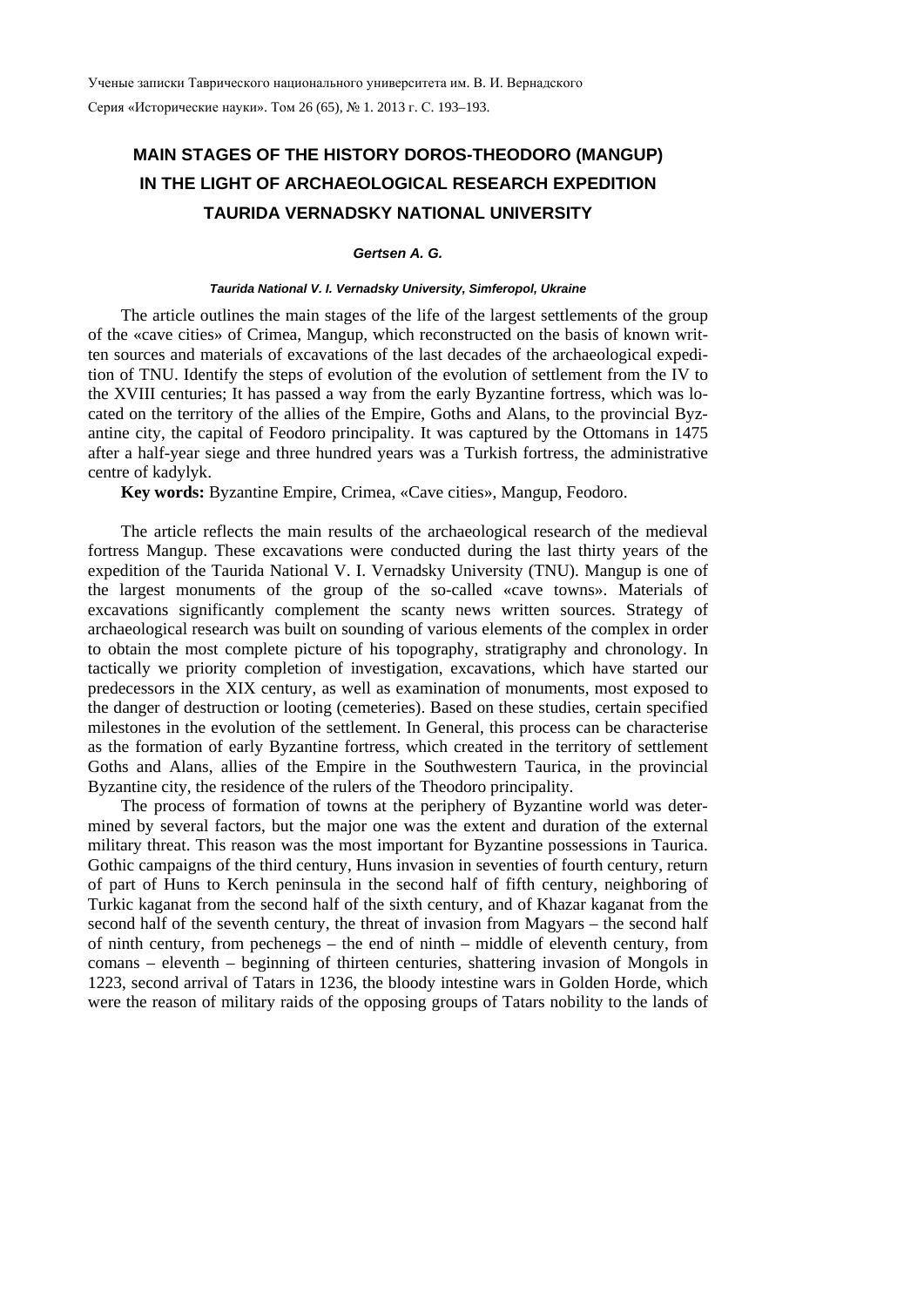the enemies [1]. The most devastating for the settled agricultural population at the coastal and mountainous areas were the campaigns of emirs Nogai in 1299 and Tamerlan (end of fourteenth centuries). The existence «of the last piece of Byzantium at the Black Sea», as Alexander Vasiliev called the Crimea, was put to an end by Turkish invasion in 1475.

This is not the full list of the events dangerous for the «extreme North» of the Byzantine reveals that the military threat was present at different during one and a half thousand years. It was the stimulating reason for creation of new and support for old fortresses.

The special attention the Empire paid to Kherson, the main Byzantine base in Southwestern Taurica [2]. In the sources the measures on strengthening of a defence of city are mentioned [3]. Kherson during all medieval period of the life was the present city keeping an antique design and even some institutes of Antique City State of the device. And though the urban life step-by-step died away, however down to its full termination in the end XIV century, its tracks are quite distinctive by archaeological methods [4].

But what was happening at the outskirts of this city? The military events of thirdfourth centuries clearly revealed that the enemy must not be allowed to approach the city walls. This experience was gained during «Diophant Wars» in the last decade of second century B.C. But we don't see features of external defensive system till sixth century [5], however we can't exclude its existence or at least appearance since allied relationships appear between Kherson and barbarian population of the closest periphery. Until the mentioned date there were no fortresses in mountainous area of Taurica. I remind that in second half of third century Goths destroyed the last later-Scythian settlements, which survived Sarmathian raid at the edge of first and second centuries [6].

The opinion that the peak of fortress construction on Taurica falls on the reign of Justinian I («the first») began to form in the beginning of nineteenth century (Duybua de Monpere) and was developed later on by V. Vasiliev, A. Vasiliev, V. Jacobsonom. These authors used written sources as well as architectural and archaeological monuments, among them the special attention was paid to so-called «cave towns» [7]. The feature of these settlements, exotic for the first glance, is presence of artificial cave constructions of different purpose: household, defensive, civil engineering, habitable, cult. These impressive ensembles were interpreted as towns and fortresses, built by Byzantines for protection of territory identified as «Dori country», mentioned by Procopius of Ceasarea [8]. Critics of this hypothesis (E. Veymarn, O. Dombrovskiy, D. Talis) pointed out at variety of these settlements, marking out the real towns, castles, monasteries, unfortified rural settlement [9]. Their probable non-synchronism to each other was also mentioned. To determine the types of the «cave towns» the authors applied the model of feudal relationship genesis, invented by Soviet historians for Kievan Russia. The largest settlements, such as Mangup, Eski-Kermen, Chufut Kale was similar to trade and craft city centres, which appeared at the cross of trade routes. The smaller settlements as Bacla, Tepe-Kermen, Syurenskaya fortress, Kalamita were defined as feudal castles, and settlements without defensive system – as villages and monasteries.

Out long-term study at Mangup and Chifit-Kale revealed that both approaches to the problem could not provide the full solution. We found that during the whole existence these settlements several times changed their type and status [10]. An example of Mangup is very indicative.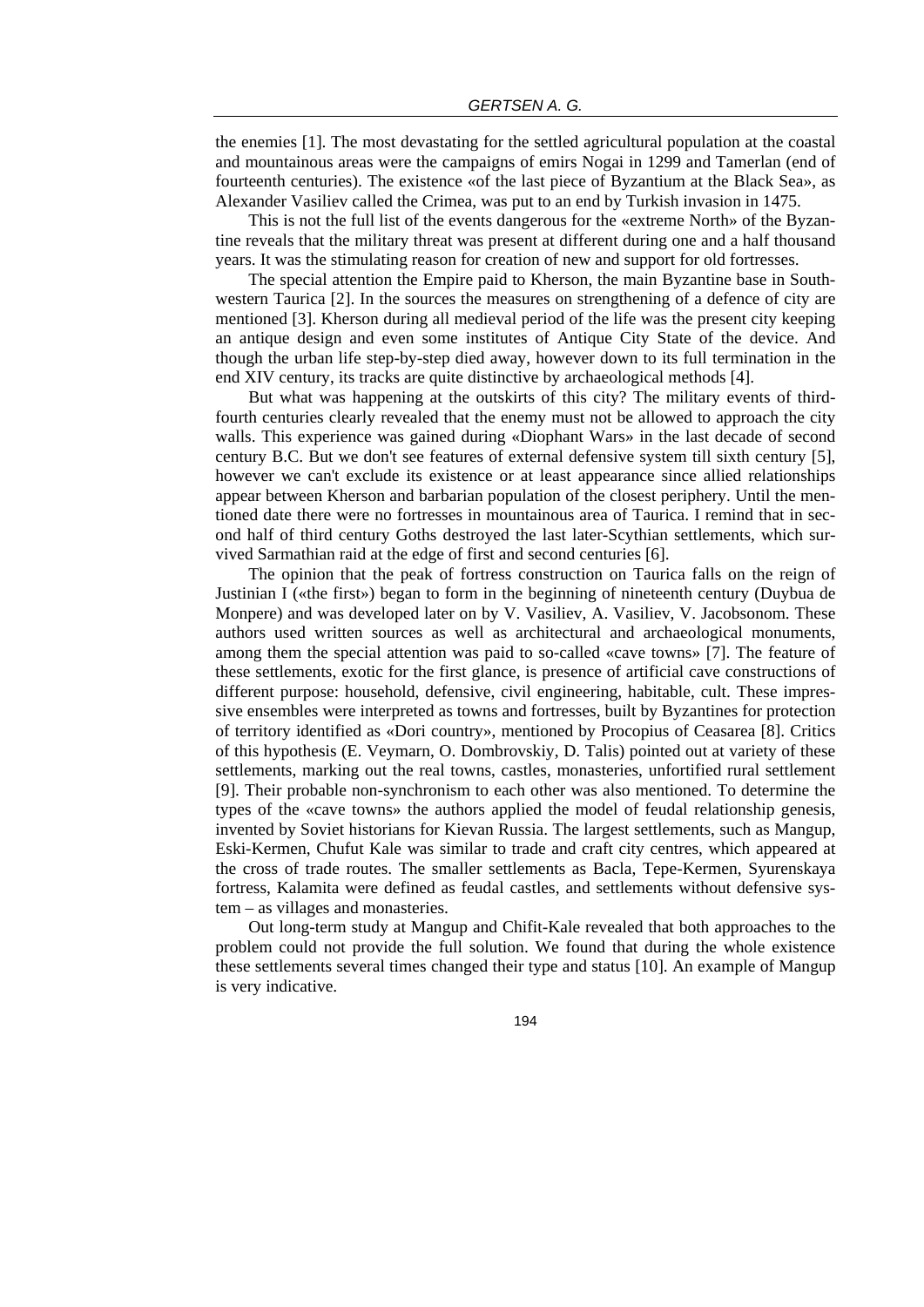## *MAIN STAGES OF THE HISTORY DOROS-THEODORO (MANGUP) IN THE LIGHT OF ARCHAEOLOGICAL RESEARCH EXPEDITION TAURIDA VERNADSKY NATIONAL…*

Some words about a topographical situation. Mangoup – limestone insulated plateau, its max height above sea level about 600 m. From three parties it is limited to vertical steeps reaching on the western party an altitude 70 m.. Northern decline is cut by three steep gorges dividing capes, doing in the plan Mangoup similar on a paintbrush of an arm with four fingers. In upper reaches of canyons there are powerful sources of water. The general area of a plateau is about 1 square kilometre [11].

According to the Evliya Cheleby, Turkish traveller XVII century, the plateau was generated by the Lord to be a fortress, and not only due to its natural inaccessibility, but also because of availability of natural sources of water [12].

The earliest artefacts found at the plateau are dated back to Eneolit Epoch - early Bronze, however, the significant inflow of people takes place from second half of third century, that coincides with appearance at the peninsula of Germanic tribes and, probably, of their allies – Alanic tribes. Probably since that time unprotected settlement begins to appear, up to now no remnants of fortifications of that period were detected. The artefacts of that period represented by Late Antique ceramics (amphora's, red-lacquered vessels). Bronze Late Roman coins are also found. These materials are usually located at the layers of later periods. At the time of the colonisation of the plateau the major part of its cliff surface was not covered by soil. Only after development of the settlement the cultural layer began to deposit at the inhabited areas. I should mention that even in the period of prosperity the inhabited territory didn't exceed one third of its total area. The free area was intended to shelter the neighbouring population with property and cattle in case of military threat.

After allied relationships were established among newcomers and Byzantium, the territory known as «Dori country» was formed. Fifteen years ago expedition of V. Sidorenko revealed the remnants of strong defensive wall, which crossed the valley, in which Mangup plateau is located [13]. Probably it was one of sections of the system, called «the long walls» by Prokopius. It protected one of the main mountain passes leading to Kherson, the distance to which is 20 kilometres from this place.

It became clear during the last ten years of Justinian I reign that «long walls» – is insufficient defence from invasion from steppes, where power of Turcic Kaganat strengthened. Then in back of these barriers the erection of strong fortresses began, which one could except for constant garrisons could receive under the protection of a fair amount of the outskirts population with his main property – livestock.

From the end of fourth century cemeteries begin to appear at the plateau, mostly consisted of burial vaults of northern Caucasus type, also usual graves are present here. Such three necropolises are open on southern peripherals. Largest, takes bottom of a gully Almalyk-dere (Apple-gully), its proven area, probably, reaches 6 hectare. The unique road started with this party, on which one the wheel transport could mount. Earliest here are detected funeral complexes of the end IV–V century. It is deep crypts. In their chambers conduct lengthy dromoses, one of them have thirteen footsteps.

Unfortunately cemeteries several times starting from ninth century were raided and the last and largest raid which last up to now started in ninetieth of last century. Nevertheless even the remaining materials allow tracking the gradual penetration of Christian culture to Gothic-Alanic environment. At the time when ceremony was pagan, Christian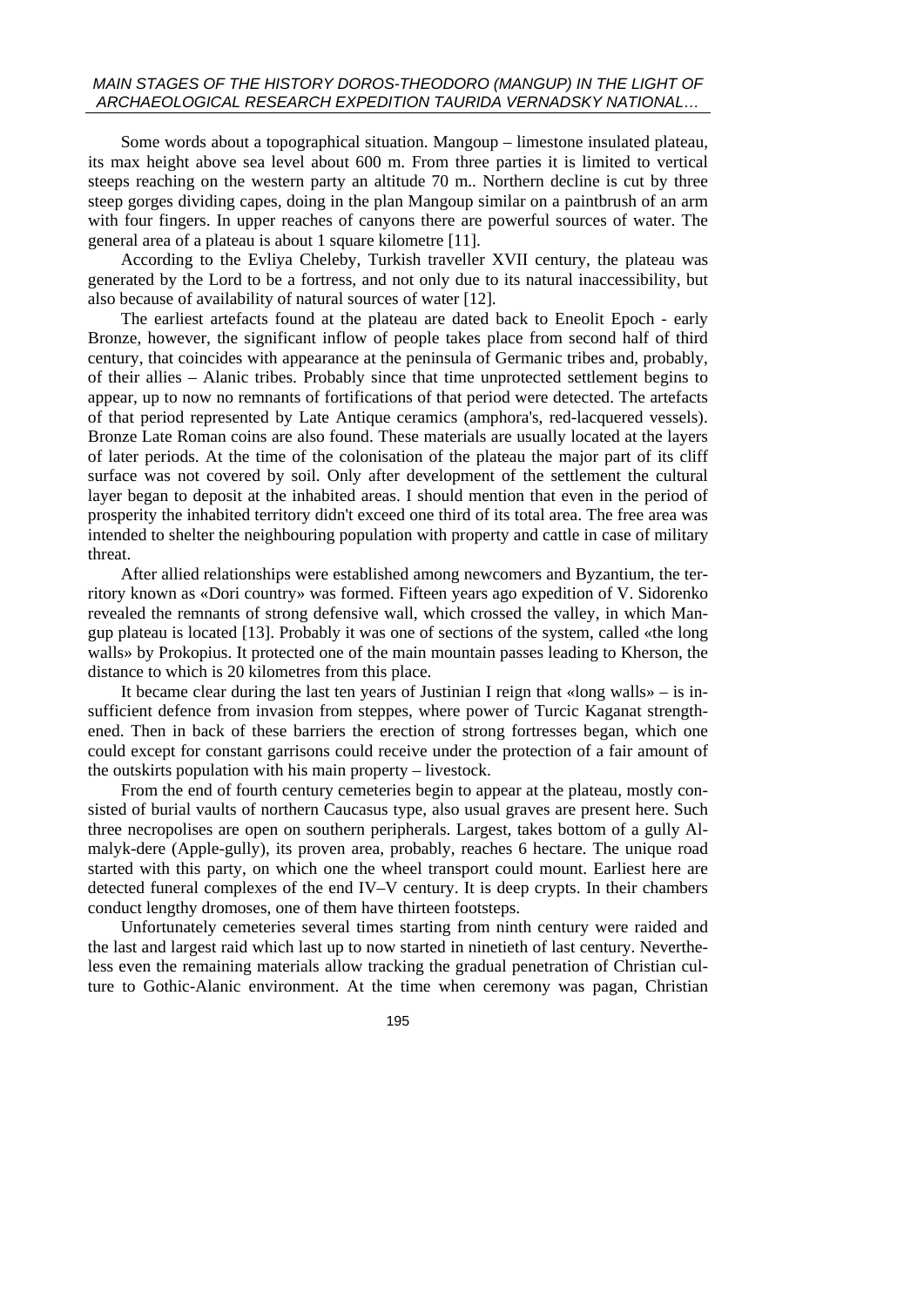symbols such as wall drawings of typical early Byzantine crosses appear. The earliest artefacts of Christianity expansion were found in one of the vaults of fifth century - Bronze body cross and gemma on Cornelia, embedding from fingering with a figure of cherub with wings behind the back and fire-sword in his hand. Similar object, which originates from Syria-Palestine area, is stored in National Library in Paris [14].

The most studied vaults at the three excavated cemeteries at the southern periphery contained artefacts of sixth - first half of eight century. The most artefacts are golden triangle pendants. Besides eagle-headed buckles, zoomorphing Scandinavian fibulas, golden earrings and other items. Pair of round cast fibula, covered by thins layer of sheet gold with Cornelia embedding. Stone mould for similar paired fibula was found at Northern Danube in Romania and dated back to fifth-seventh century. In our case these items found together with glasses with blue drops, dated back to the end of fourth-first half of fifth century [15]. Found deformed skulls are connected with this early material. They are not found in graves of sixth century. I'd like to mention also stamped golden plaques with human face. Part of artefacts from robbed vaults was found at the surface of the plateau in the ruins of tenth-eleventh century (Teshkly-burun treasure) [16].

Architecture of the vaults is featured with variety of decoration. In three cases imitation of surface temple was found. The most significant is the vault, where the wall opposing the entrance looks like an apse with three deep arched niches. There are lines imitating arched structure at the surface of the conch and at the ceiling. Probably in this case the interior of the vault reflects the view of real surface temple.

Last years several new cemeteries were found at the territory between Mangup and Inkerman. Probably they mark the core of the area of Dori country, with populated allies of Byzantium. Namely here was the most intensive religious transformation of Barbarian neighbourhood of Byzantine Kherson. Its final result was the medieval ethnic and cultural state of population in Taurica.

All the mentioned cemeteries stop functioning no later than the end of eighth century. They are synchronous to the second phase of the settlement life, which may be defined as early Byzantine.

The construction of fortifications at Mangup plateau started, probably, in the last decade of Justinian I reign (fiftieth-sixtieth of sixth century). At that time immense fortress ensemble was built, taking into account and using all factor of natural protection of the flat plateau. There was no larger and stronger fortress in medieval Crimea.

The defensive system of Mangup-Doros is not typical for the medieval town. This is the huge fortress-shelter, which had garrison and had space for additional troops and could shelter the population from neighbouring valleys with cattle and property. The total area of the fortress is ninety hectares. It included the flat surface of the mountain and the upper course of the valleys that cut the plateau from the north. The main efforts of the builders were required at construction of walls crossing gorge between capes.

Western, southern and south-eastern edge of the plateau are cliffs with the height up to 70 meters. There are separate narrow abrupt rifts and, places, rather vast segments sloping, more precisely, stepped decline. It is in case of the former in the gorge the short one curtain walls connected rocky side rift were carried up, in second it was necessary to construct a wall, which one as though connected on a upper edge of a plateau segments of an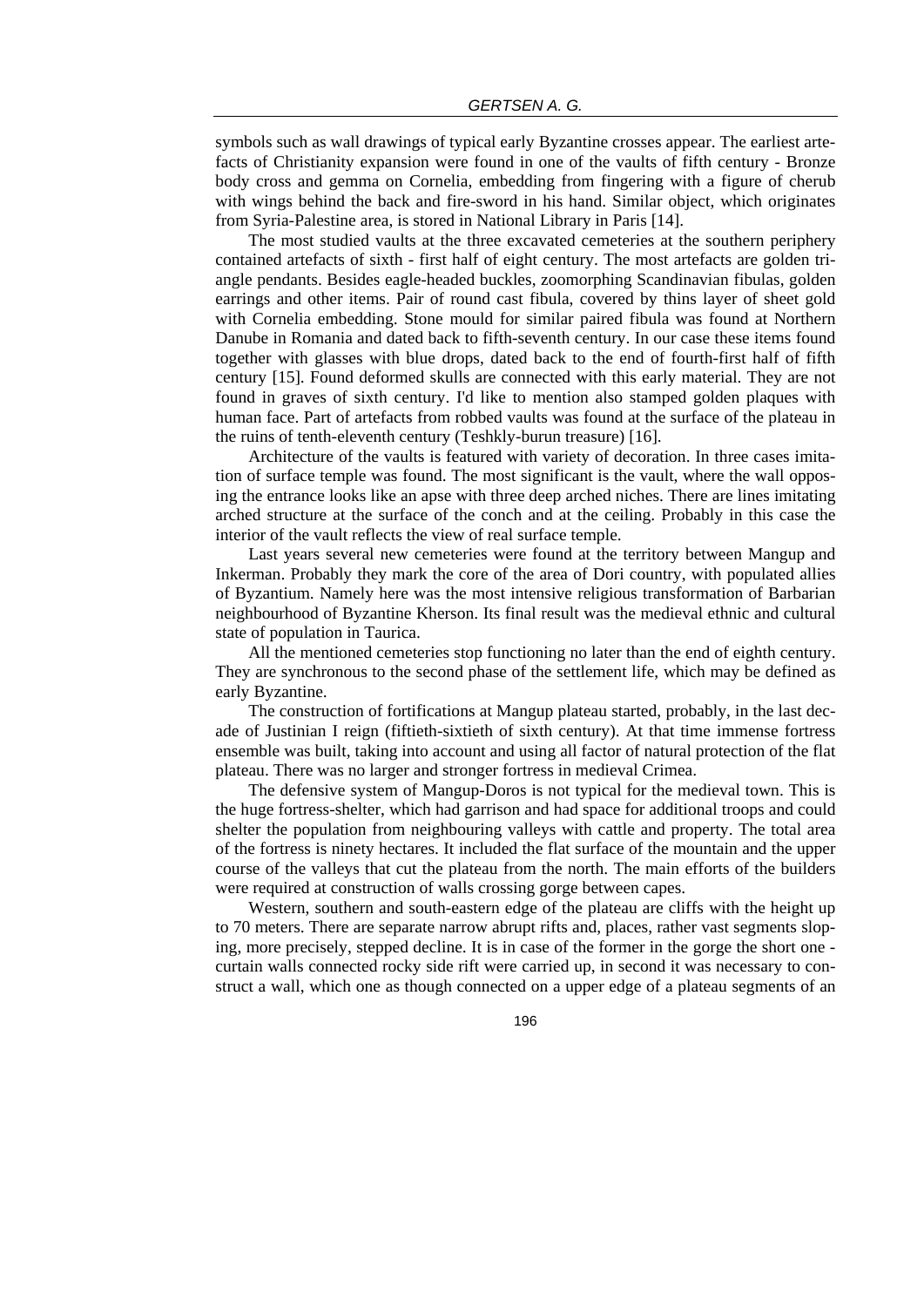abrupt decline. Thus, fortifications filled gaps in a rocky massif, which set up by the nature. Such fortifications became the major defensive line MDL, which provided defence for the maximum possible area of plateau. There were almost no walls higher than the edge of the plateau and no closed fortification boundary. System contained separate, discrete sections, the main task of such wall sections was to supplement natural borders of the plateau and to create continuos defensive contour with total length about 7 kilometres.

This line existed without any considerable changes up to the beginning of sixteenth century. Only some repairs of separate sections were made, – those, destroyed in battles or by natural forces. The major reconstruction was made twenty-five years after Mangup was captured by Turks-Osmans.

Except of MDL in a fortress ensemble there are two important and well noticeable complexes: the second defence line (SDL) and citadel. However these last two defensive complexes have appeared not earlier XIV century. They already mirror process of becoming and development of city in other historical epoch.

There was one of the biggest in Tauirica basilica constructed at the centre of the plateau, its size corresponded to the size of the fortress. Basilica had three naves and two lateral galleries. Central nave separated from lateral series Corinthian columns, with caps of prokoness marble. Floors of the temple were covered with colourful mosaic, walls were covered with frescos. During its excavation in 1912, there was inscription fragment on limestone slab found with the name of Justinian I [17]. That means, that the fortress had not only military purpose, but also became an important ideological centre – the starting point of Christianisation of local population. However, as it was mentioned earlier, this process was not fast and mainly was finished by the edge of firstly and seconds millennium AD.

By the end of Justinian's reign, Byzantium had no possibility to maintain fortresses at the remote frontiers, such responsibility was transferred to local authorities. The situation became worth in the second half of seventh century. However according to archaeological sources and to scarce written sources, relationship of south-western Taurica with Byzantium was not terminated due to proximity of Kherson and due to preservation of nomads' threat. The seal found last year is evidence to this fact. The inscription says that Emperor's Logophet, Patrikiy Dorothey, owned the seal. The type and the features of the font suggest the date of the second half of sixth-seventh century. The high rank of the owner undoubtedly suggests that he be from noble Byzantium society.

Unfortunately the short title of the owner's position makes difficult to study the seal and to search data on the person. The first fair question arises: which one from numerous Logophets owned the seal: Logophet of Genikon, Logophet of droma, Logophet of troops or some other?

The study of sources on structure of early Byzantine administration suggests that the owner of the seal was Senior Logophet. Besides that makes possible to narrow the time frame of usage of the artefact.

Noteworthy, that the person of patrikiy Dorothey is known in Byzantium history. The person with the same name is mentioned in written sources during the reign of Constant II (641–668). He was a witness at the Pope Martin's trial in 654 being in position of Stratig of Sicily Thema. R.Guilland considers the seal with name of Dorothey, published by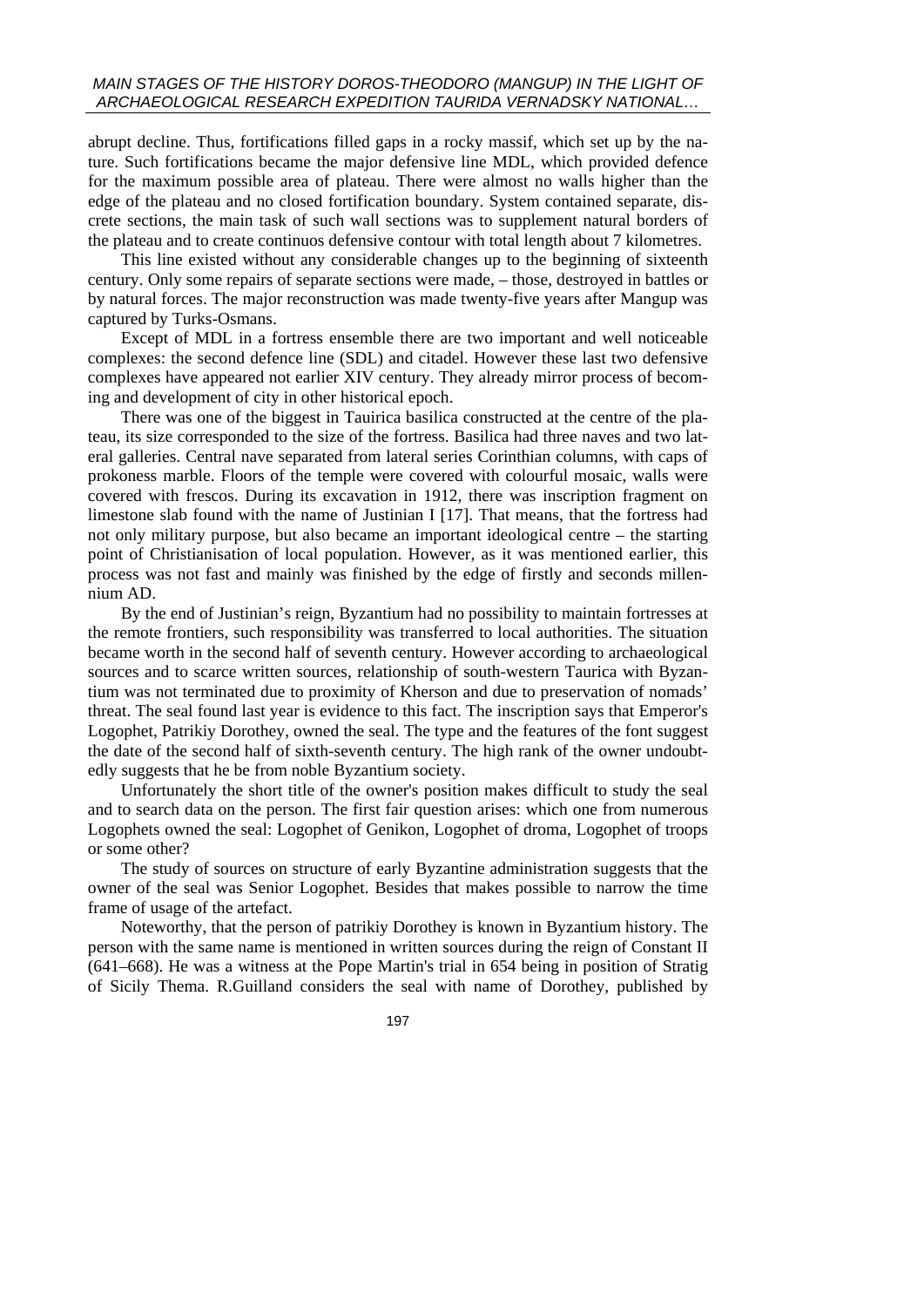V. Laurent, to be owned to that person. Our artefact probably connected to the pervious period of his career. It ascertains the fact of relationship between local authorities with Byzantine administration connected with export and import and taxation in the first half of seventh century [18].

Since the second half of seventh century, Khazars appear at the Crimean peninsula, they gradually advance from Bospor to the western part. In the beginning VIII century their effect becomes already appreciable close Kherson, in the city as appears from the story about events bound with punitive measures against cities implemented Justinian II, there was a representative of khasar authority, «tudun» [19]. TheByzantine-khasars political-military alliance induced common for the parties by Arabian hazard, did not allow empire to undertake as – or fissile operations on protection of territories traditionally considered as of its possession.

Crisis broke out by the end of eighth century, when Khazars captured Doros-Mangup and that caused rebellion of Christian population of Gothia. The leaders of rebellion were local icon-respecting party, which was in opposition to official iconoclasm position of authorities, dominating in Kherson and probably at the most territory with Byzantium influence. In such conditions anti-Khazar reconquest was condemned to fail, because there were no hope to get Byzantine support to the rebellion with anti-government mottoes. Not incidentally lesion of revolt main and as a matter of fact unique source communicating about it: Hagiography Jhons Gothes, explains, that the chiefs were betrayed one of village, and on more precise explanation of this piece of the text, were given to khazars « by the his people» [20].

Archaeological situation detected at Mangup allows to connect its specific features to events of anti-khazar rebellion under leadership of bishop Ioann the Goth, the cause of which was the capture of the main fortress of Crimean Gothia by Khazars. Its second capture probably was accompanied by destruction of part of constructions of Major defensive line. Soon after these events these constructions were repaired, because Khazars required this fortress as an outpost at the frontier bordering with Byzantium. The evidences of the repair are several sections of fortification system, reconstructed using methods, typical for Khazars (saltovian) fortification (masonry is laid directly on the ground, blocks are marked with trident (Tamga)). It should be remarked that presence of Khasars in the fortress did not last long and stops, probably, after establishing of Thema of Klimates. Excavations revealed scarcity of Saltovomayatsk culture on the plateau [21].

In stratigraphy during the «khazars» time typical early-Byzantium material complex is replaced with Black Sea area typical materials of ninth-tenth centuries. (jugs with high neck and flat handle, egg-bodied amphoras, household white-clay Glazed wares). It is unlikely to be the fast replacement of population. It is mainly the indication of changes in household, when export started to play important role, first of all – wine. Before ninth century wine was imported to the fortresses of south-western Taurica by the traditional since antiquity Black sea trade routes. But later on, the wine was produced locally, the evidence is appearance of several large winepresses and pottery facilities for mass production of amphora's (at present nine winepresses are discovered at Mangup). Possibly, normalisation of political relationship between Byzantium and Khazaria in the second half of ninthbeginning of tenth century and also openness and safety for Trade of steppe areas of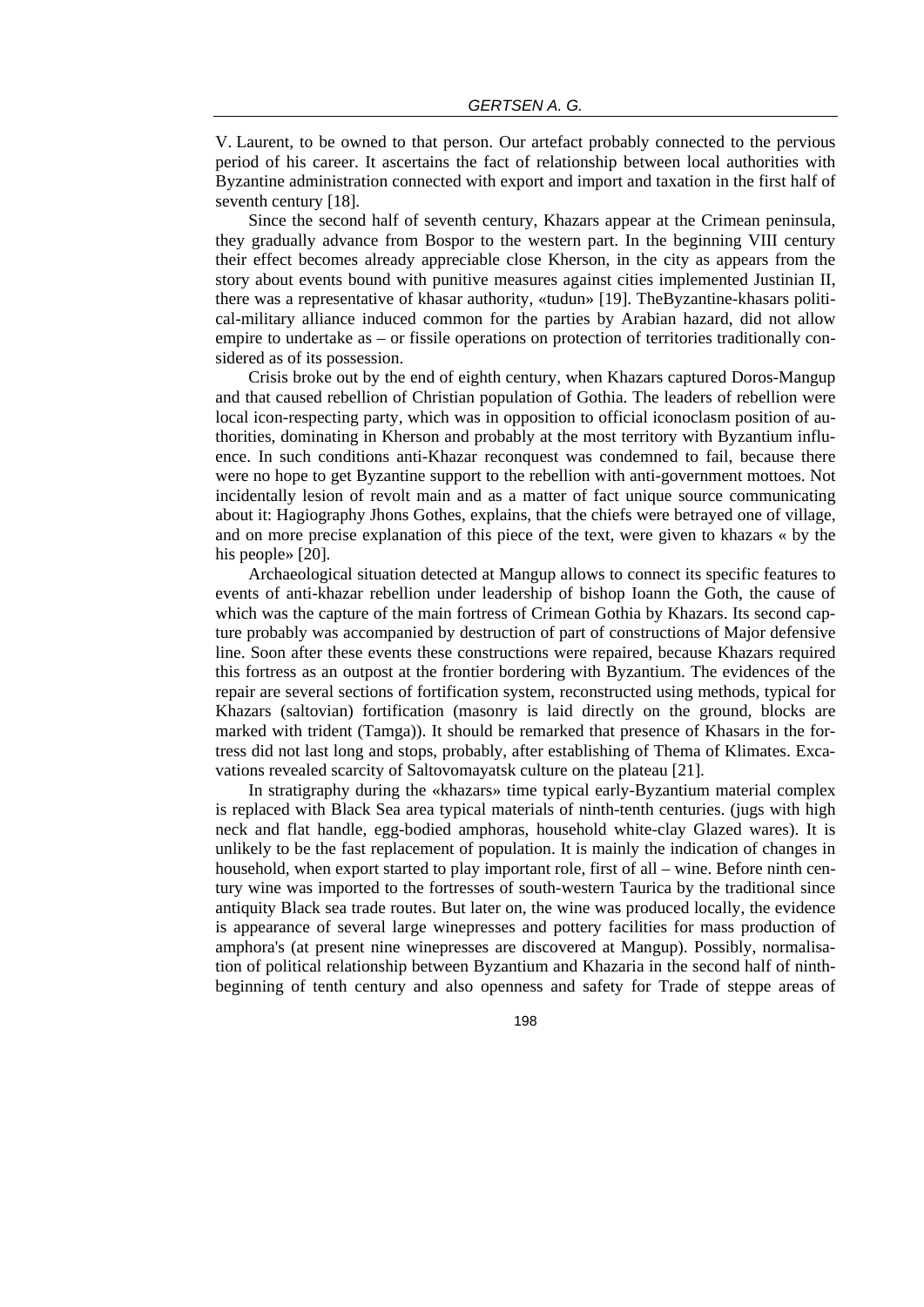Northern Caucuses and Don areas, stimulated burst of vineyard growing and winery at the interior areas of Taurica, where such activity was not spread in antiquity.

About the edge of tenth and eleventh century, life in the fortress declined, the reasons are not clear up to now, but chronologically it is connected with the decline of Khazars khaganat. The long pause starts, which continues at least to the beginning of the fifteenth century, when Mangup became a capital of Feodoro principality. At the sites of some desolated wineries Christian churches appear. Maybe the reason of decline was catastrophic earthquake.

In the middle of eleventh century in the steppes between Crimea and Russia, Polovtsian came. Almost entire Crimean peninsula, including southern coast, was taken under authority of Polovtsian Khans. Before the restoration of Byzantium Empire in 1261, Crimean territories of Byzantium were taken by Trapezund Empire, which collected taxes from Gothia. The situation became worth when in 1223 Tatar-mongols invaded. By the middle of thirteenth century Crimean Ulus of Golder Ord already existed, its representative headquarters were situated in new city Krym or Solkhat (at present Stariy Krym) [22]. In sixtieth Genoeses appear at the coastal areas, later – their main competitors – venetians, settled in Sudak. On ruins of antique Feodosiya the capital of the Genoa colonies has grown Kafa. Soon she has turn intoed one of the largest cities of the Black Sea region, major unit of trade between East and West, These functions she has intercepted from extinction Kherson, former main bulwark of the Greek medieval culture on a peninsula.

By that time, population inhabiting peripheries of Kherson, descendants of invaders, of Goths and Alans, who dissolved other ethnic groups in their environment, due to cultural and political influence of Byzantium, became the integral part of medieval Greek Christian world. So, it was not occasion that namely at the south-western part of peninsula conditions for establishing special ethnic and political organism were created. It was Feodoro principality, which was a bright spot in history of Crimea. It appeared at the border between great Mediterranean Greek and Roman civilisation, represented by Byzantium and original, also great, world of Nomads of Eurasian steppes, who started several times but never finishing the process of settling, which was called way from «nomads to cities». However, culture and ethnic composition of principality population was determined by late-Byzantium factor. It was indicated not only by dominating Greek language and Orthodoxy, but also by the location of the capital, which inherited the Justinian's fortress, within the borders of which a large city was situated, having considerable areas of extra space. Although defensive walls at that time were already seven centuries old there were no better option for their location and structure, only repairs and construction of second defensive line was required, which mainly had organisational purpose to limit the city development. Also citadel was constructed at the utmost north-eastern cape, nature prepared it to be the best place for Kremlin.

There is almost no data about the situation and date of principality appearance. This is the issue of both scientific hypothesises and free fantasies with historical background. Approach to this problem takes into account scarce and indefinite information from written sources as well as general background. Political consolidation of Orthodoxy population was caused by several reasons. During reign of khan Uzbek in Golden Ord the Official Religion was Islam (1313/14) and intensive isalamisation of this population starts. In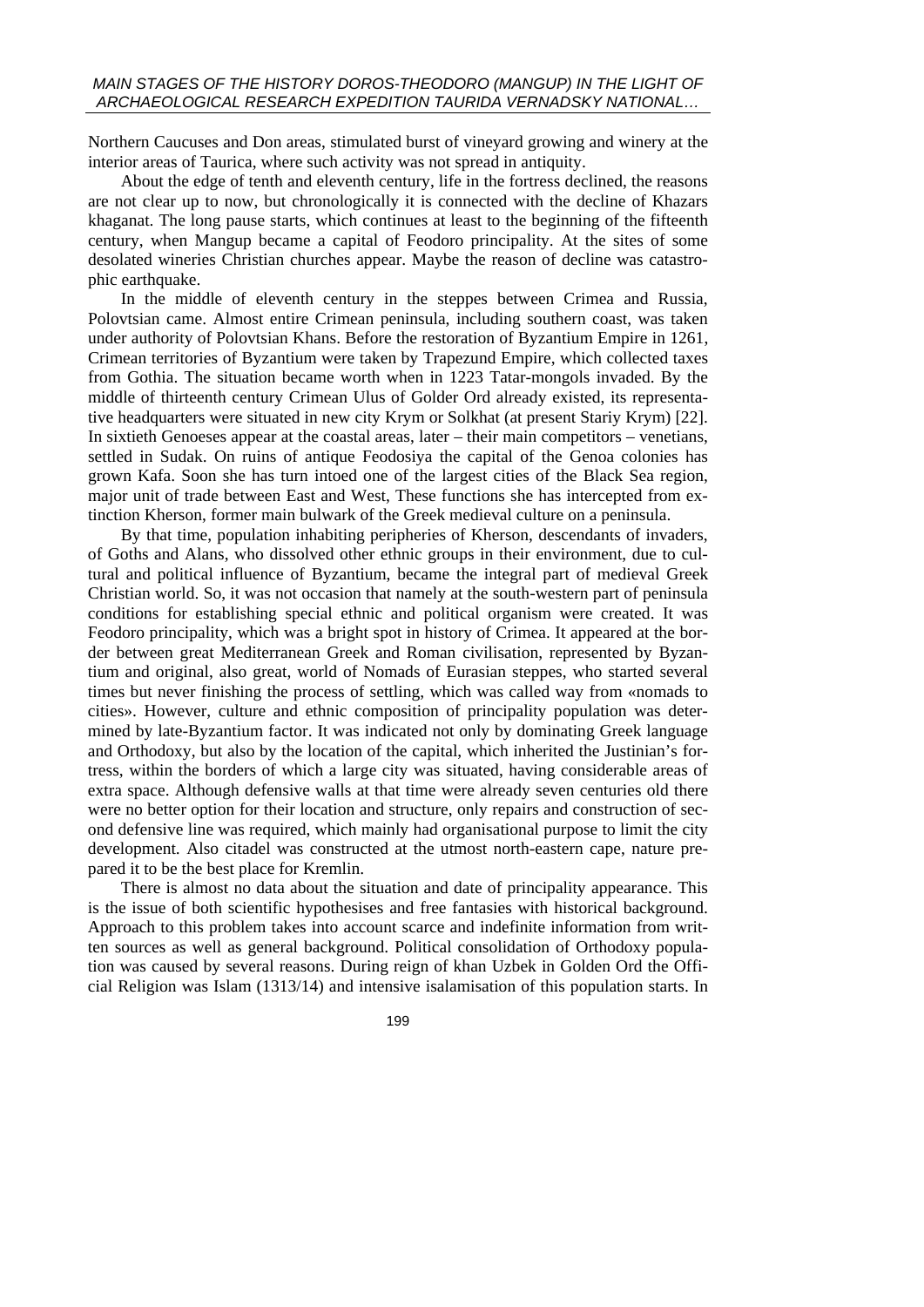the middle of XIV century Genoese captured from Greek Southern Coastal Area from Alushta to Chembalo (at present Balaclava). In fact, Orthodoxy population had only territories between Khersones and upper flow of river Alma, where so called «cave towns» are situated, archaeological data indicates that there was the biggest concentration of settled agricultural population during the entire medieval epoch. Unstable political situations were also a consolidating factor. By seventieth of the thirteenth century there are signs of instability in Golden Ord and by the beginning of the next century trends to separation, first of all in the west, became clear.

In Crimea, due to separated geographical situation and its role of transit point of «*inter-civilisation*» trade, all these trends were visible very clear. In the end of thirteenth century the peninsula experienced internal Ord separating conflicts, when raid of Ord of Emir Nogai devastated the most important cities. Probably this event stimulated consolidation of Christian Greek-speaking population under the authority of some Byzantium-provincial aristocratic family, maybe having Trapezund roots [23]. The evidence, that namely Mangup became the uniting centre for Medieval Greek population, is the inscription on the stone, found during the excavation of Grand Basilica in the beginning of last century. It directly says about restoration in 1362 of Feodoro and about construction of some Poyka, probably, meaning citadel of the city. This is the first time the future name of principality and its capital Feodoro was mentioned. More seldom and in different version name «Mangup» is used. This name became widely spread only after Turks captured the fortress in 1475.

In the middle of ninetieth of XIV century Crimea was involved into big inter-conflict of Tohtamysh and Timur. South-western part of peninsula was devastated, similar to devastation a century ago by Nogai. Now the main strike was aimed at the capital of Feodoro principality, which was ruined. The picture of awful destruction of city brightly also is expressively described in a poem of the celibate priest of Matthew [24].

In the beginning of XV century it was revived, the principality enters the last period of its existence and of the highest bloom and being renowned. Its east frontiers stretched to Alushta, only coast was possessed by hostile Genoese [25]. River Belbeck in the north was frontier with dominions of Golden Ord, and since fortieth with the separated from Golden Ord Crimean Khanat. Feodoro has allied relationships with the latter. Total population of the principality reached 150 thousand persons. During reign in  $20^{th} - 30^{th}$  of principal Alexis, the capital developed with very splendid provincial Byzantium architecture. In fact Basilica and Palace were built from the very beginning. Besides the old, repaired early-Byzantium defensive line (MDL), two new important complexes appear in fortification ensemble. First of all – retrenchment (SDL), similar to fortifications of neighbours-Genoese. SDL represents the continuous line consisting from curtains and towers with an open back part. Its general length about 700 m. One of its wing joints inaccessible southwestern section of plateau slope, the other wing is ended by a tower at the western slope of Gamam-dere(Bath-gorge) valey. Here SDL is closed with MDL, the link by which one (A. XV) is as though prolongation of a floor line. And the second – full rehabilitation of citadel, or possibly construction from almost the very beginning. The citadel takes an insulated rule position, taking extreme north-east cape Teshkly-burun (Hole-cape). Territory of this cape is filled with architectural monuments. The most considerable monument is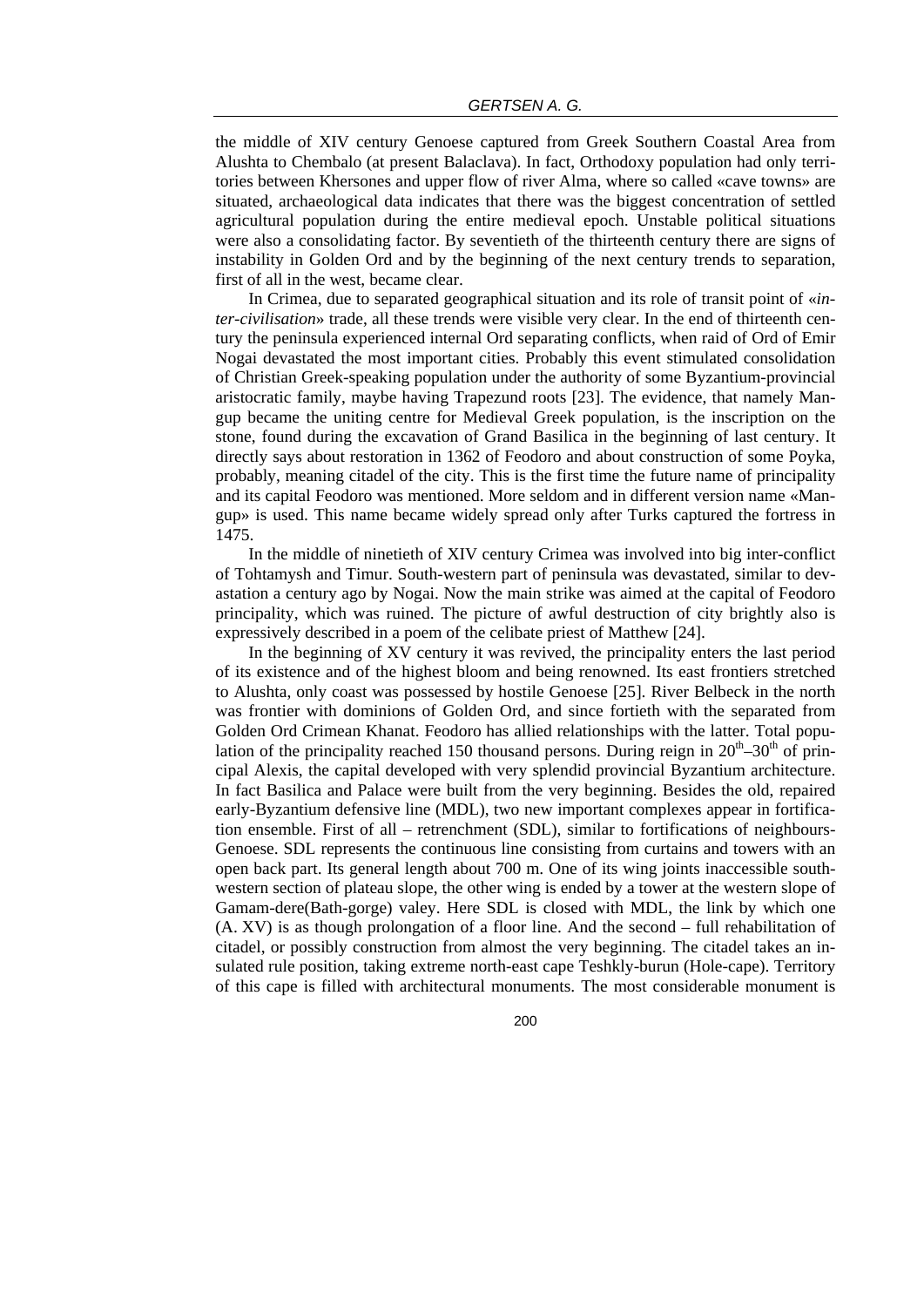defensive system, which included three-storied dungeon-palace and two walls, joining the building from two sides, the opposite wings of the walls joined the inaccessible cliffs. Armenian-Byzantium style is expressed in decoration of its facade.

Last years there were remaining of household and residential buildings excavated at the territory of citadel, including large four-room building, probably being barracks for garrison. Special interest is attracted by unique for the Northern Black Sea Region eightsided temple (octagon). It was mainly excavated in the end of XIX century – beginning if XX century, but unfortunately we have low materials from that time. Such situates gave base for different dating of the construction: from VIII to XIII centuries. Early, I stated judgement on more late date: second half XIV – middle XV [26]. Analogy can serve mausoleums of Gold Orden and Crimean Tartars aristocracy, kept, for example, in Bakhchisaray, on Chufut-Kale, in suburb of Bakhchisaray – Salachik. There are examples octagonal temples, which were carried up in the beginning XV century in Constantinople [27]. It is necessary to attribute everything, construction octagon in Mangoup to the reign of prince Alexis. Then there was modern architectural appearance of a citadel. The position of a temple obviously indicates that the selection of a place for it was subordinate composition of planning an ensemble of a citadel. He is arranged precisely on a long axis passing through centre of gate to an end on of cape. Probably, it was prince's chapel.

It is interesting, that in IX–X centuries there was winery at the location of the temple. Outlet chamber of winepress and holes for the vessels with rounded bottom are preserved there. Before the construction of the church started, the surface of the rock was levelled, such works destroyed remaining of complex from previous epoch. Besides, there is information that some other churches of XIV–XV centuries were constructed at the locations of the winepresses. There is an impression that in this period production of wine is sharply reduced in comparison to «khazars period», or possibly it was decentralised, comes out of administrative control and distributed in rural settlements in the valleys.

Beside on-ground constructions, citadel consists of more than 20 caves. First of all these are military-purpose caves, intended to attack the main road, and the second – these are monasteries, located closer to the end of the cape, but in case of threat they were also used for military purpose. The most considerable cave complexes, possibly monastery, are situated at the very end of the cape [28].

Citadel has also independent from the city source of water – well with depth of 24 meters, connected with the spring in the cave under the cliff.

The Turkish conquest became the tragic episode in history of Gothia. Osman troops invaded the Crimean peninsula in 1475, in a week Genoese Kafa surrendered. But siege of Mangup lasted for half year and followed the scenario used twenty-two years ago under the walls of the capital of Byzantium, which resisted only for two months. At that time Greek historian Kritovul, witness of the events, clearly stated the main, according to his opinion, reason of Turks success: «Cannons resolved everything» [29]. Such words entirely fit the situation at Mangup.

On the eve siege to the aid of last mangoup prince Alexander, shortly before these events, mounted on a throne, the squad from three hundred valakhes, directional ruler of Moldavia by the Stefan III has arrived. The brother-in-law related Alexander, to him. In 1472 united in matrimony of the Stefan with Princess Mary from Mangoup. She has gone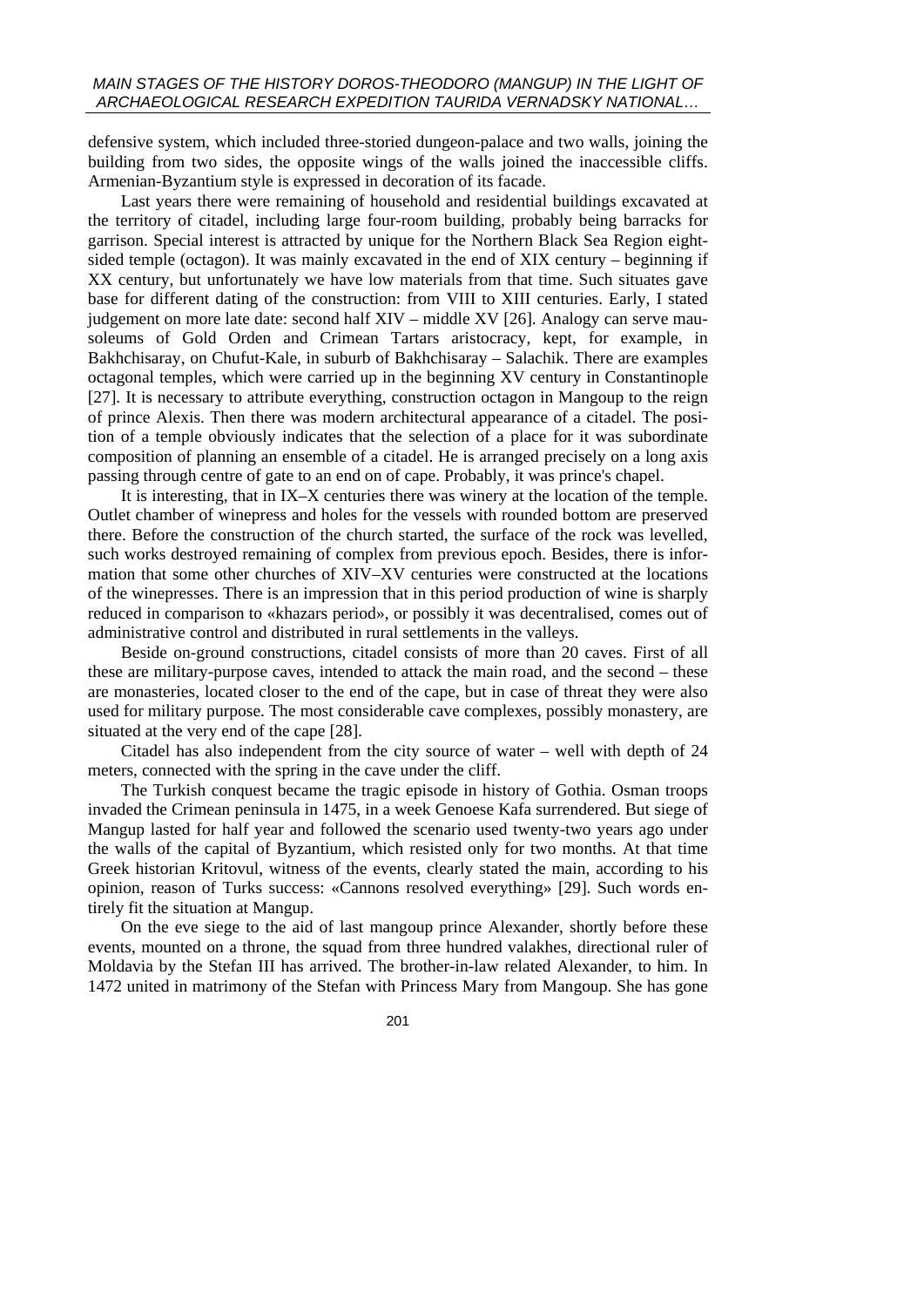through all for two years loss of the native city. The defensive union with the Hungarian king was scheduled also.

First of all, Turks tried to capture the city from the south, i. e. where besieged and researches didn't expect them to do. Last years during excavation of Gothic necropolis near the southern slope of the plateau, the entire cannonball was found and later military positions were found under the foot of the cliff. It was the position, most unprofitable for storm. Combated was necessary on open space of an abrupt decline, crowned by a vertical steep of a plateau. Unique advantage of this position was weak hazard of shelling from flanks. Besides from this party there was a base camp a Turkish troops, to which one the road lead to seaports Balaklava (Chembalo) and Inkerman (Calamita), entrapped by then Turks.

After fail at the south Turks had to start the next phase of siege at the central northern valley Hamam-Dere. That activity left a lot of archaeological evidences. At the middle of the slope of cape Elli-Burun (wind-cape) Turks established breach-battery. Two heavy siege cannons fired from the distance of 200 meters granite cannonballs with diameter of 42 and 35 cm, its weight was 100 and 65 kg correspondingly. From one position they attacked two fortifications. Terrible roar of the cannons had also psychological effect. Most Feodorites knew about such weapon only from the stories. However, the city resisted five storms.

There were breaches found in the walls with stuck Turkish cannonballs and arrows. When cannonballs almost destroyed one of the walls, defenders managed to build the new one of its stones. Turkish source very scarce and state that only with cunning and fake retreat the besieged were taken out and together with them (on their shoulders) Turks entered the fortress [30]. Citadel also resisted for some time and Turks also had to use artillery. After that there was massacre, evidences of which are the mass burials at the Grand Basilica, in fact us was turned at that time into memorial. Cannon master of that time George from Nuremberg, who was forced to serve to Mehmed II, informs that Turks captured 15 thousand persons and three «kings». Although this number is overestimated, it could be understood as a total number of captured during the conquest of the entire principality, which were divided into feudal lands, heads of that were called «kings».

For the three following centuries the capital of Orthodoxy Taurica became the Turkish fortress. New owners maintained the fortifications. To adapt the fortress to usage of firearms some sections of walls were moved higher above the slope, some walls were rounded, old towers were reconstructed, the new ones were added. Architectural details of destroyed building were used during the repair. For example, details of Grand Basilica were used in reconstruction of one of the towers.

However, life at Mangup decayed.

We excavated one of the last churches, which functioned up to the beginning of XVII century. Burial of priest was found there and hidden coins, probably it was treasury of the church – 111 silver coins of Crimean Khanat, dated back to the end of XVI century. It is possible, that this priest was the one, Martin Bronevsky talked to in 1578. Martin Bronevsky is Polish diplomat, who made the first description of Crimea and Mangup in particular. Soon after his visit Christian community here disappeared. Only small Turkish garrison remains here and some Tatars and Karaites blocks with there synagogue at the western part of the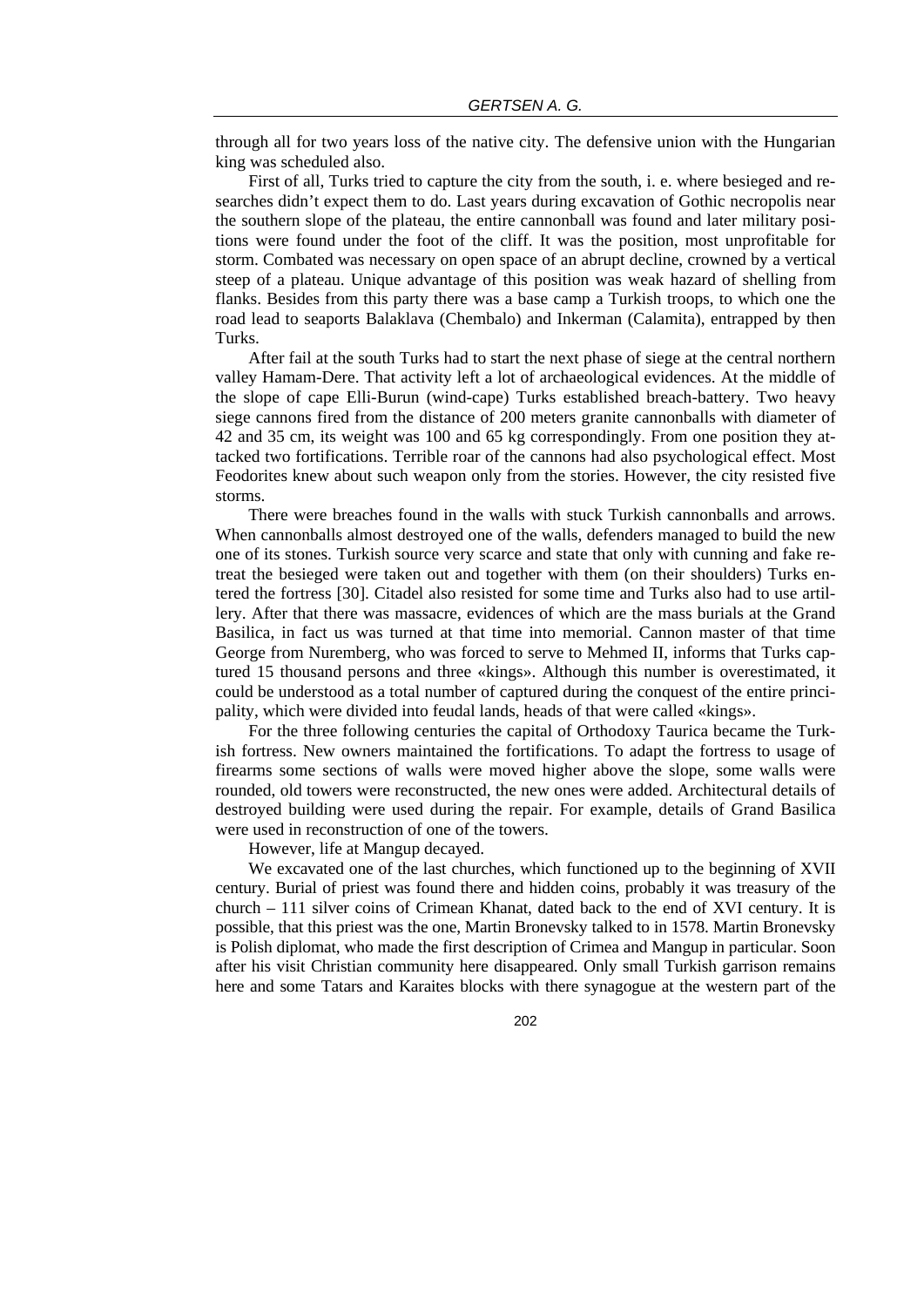## *MAIN STAGES OF THE HISTORY DOROS-THEODORO (MANGUP) IN THE LIGHT OF ARCHAEOLOGICAL RESEARCH EXPEDITION TAURIDA VERNADSKY NATIONAL…*

plateau near the ruins of Grand Basilica. At the bottom of valley Tabana-Dere, at the location, where the city had irrigated gardens, large Karaites' necropolis appeared. At present 1008 tombs are registered there, about thirty percent of them carry epitaphs in Ancient Jewish language (Hebrew). There are some inscriptions dated IX–XIII centuries, but unfortunately they are obviously forged, there real dates (XVI–XVII centuries) were altered into more ancient, but it is another, special episode of history of Jewish communities, related to the name of famous Karaite collector and oriental scientist Abram Firkovich. At least archaeological researches allow resolving some of the puzzles left after him [31].

After Kuchuk-Kaynardzshiyskiy agreement was signed in 1774, which resumed Russian victories over Osman army at Danube and liberated Crimean khanate from vassalage from Istanbul, Turks left the fortress, and in 1792 the last inhabitants – Karaites forsook it.

So we determined the following phases of evolution of the settlement at Mangup plateau.

1. Pre-fortress period: (middle of third – middle of fourth century. Only the upper parts of the valleys were inhabited at the plateau. The population mostly consisted from Goths, Alans. Christianity was gradually spread among them.

2. Early Byzantium fortress period (sixth–eighth century). Construction of powerful defensive system, Grand Basilica was built in the centre of the plateau.

3. Khazars period (end of eighth – first half of ninth century). Khazars captured the fortress for the short period. The local economy strengthened.

4. Thema period (middle of ninth – tenth centuries). The fortress is back under the Byzantine authority.

5. Period of neglect (ninth–thirteenth centuries)

6. Early-Feodoro period (fifteenth century). The town blocks appear at the plateau, citadel is formed at Teshkli-Burun Cape; at the end of the century the town is devastated by Tamerlan's forces.

7. Late Feodoro period (first–third quarter of fifteenth century). Revival of Feodoro principality, reconstruction of citadel, palace and Basilica, the second defensive line was built.

8. Turkish period (end of fifteenth century – seventieth of eithteenth century). After the town was captured by Turks (1475) it gradually falls into neglect and totally forsook by the residents (karaites) at the very end of eighteenth century.

The last time Doros-Feodoro-Mangup «took part» in war in June 1942. At that time among the ruins of Gothic fortress there was an observation point of commander of eleventh army – Erich Manshtein. In his memoirs he clearly reflected the view from this place: «There was an unforgettable view in front of us. It was the only case in the present war, when commander of the army could see the entire battlefield in front of him» [32]. The remaining of bunkers is preserved at the south-western part of the plateau. Let's hope that they will be the monuments to the last in history usage of Mangup fortress in military purpose.

#### **List of references and literature**

1. The newest monograph lighting these events: Ayababin A.I. Etnicheskaya istoriya rannevizantiyskogo Kryma (An ethnic history early Byzantine of Crimea). – Simferopol, 1999.

2. Jakobson A. L.Vizantiya v istoriyi srednevekovoy Tavriki (Byzantium in a history of the medieval Taurica) //SA. – 1954. – T. 21. – P. 148–163 ; Rannesrednevekovy Khersones (Early medieval Chersonesus) //  $MIA. - 1959. - N<sub>2</sub> 63.$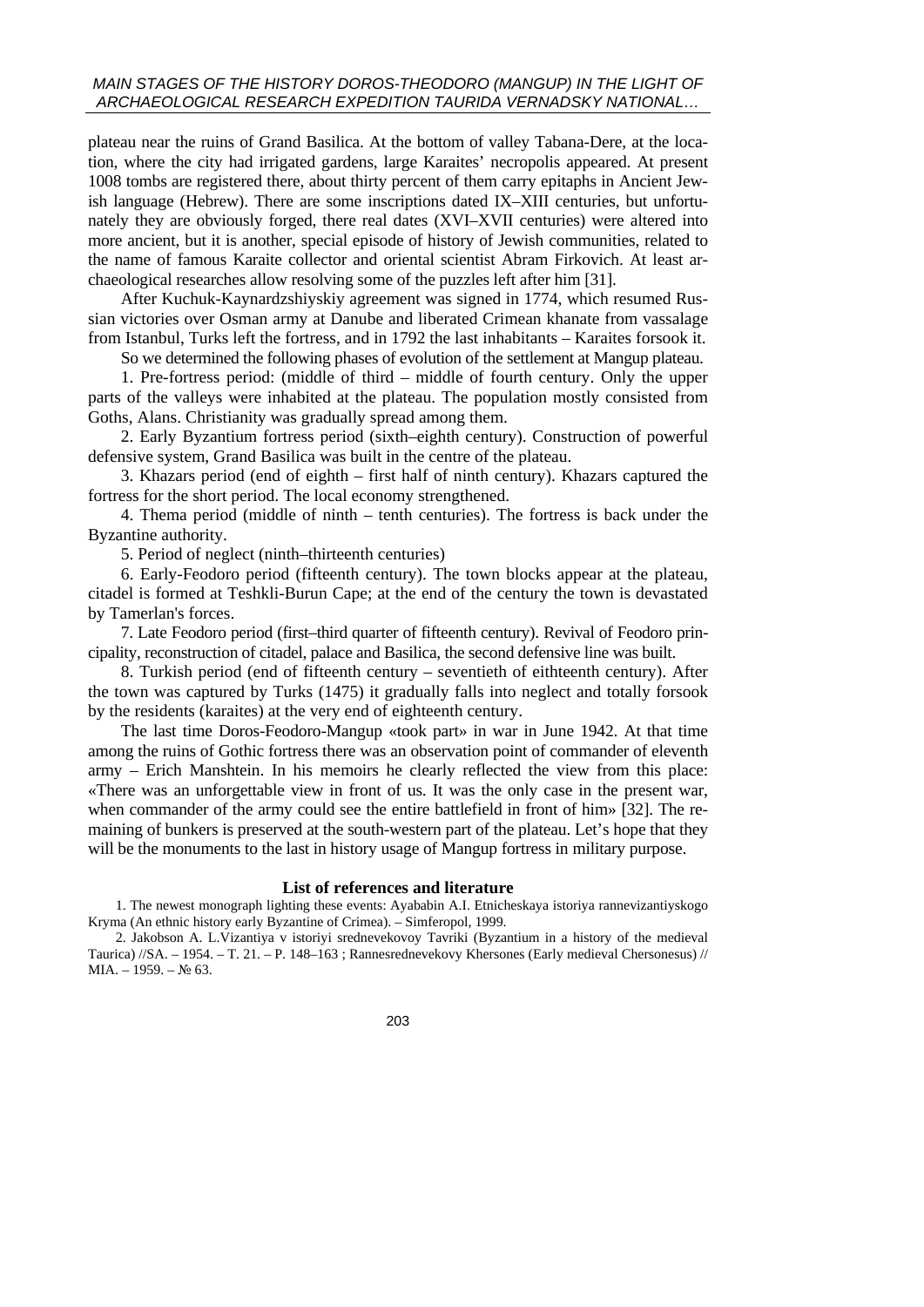3. The newest review of the literature and sources on the given subject see: Romanchuk A.I. Ocherki istoriyi и arheologiyi vizantiyskogo Hersona (Essays of a history and archaeology of Byzantine Cherson). – Eyekaterinburg, 2000. – P. 37–59.

С. 37–59.

4. Ibid. – P. 202–207.

5. Zoubar V. M. Hersones Tavricheskiy i Rimskaya imperiya (Chersonesus Tauricanев and Roman Empire). – Kiev, 1994. – P. 74–78.

6. Khrapounov I. N. O prichinah gibeli nekotoryh pozdneskifskih poseleniy (About reasons of loss some of late scything settlements // MAIET. – 1990. – T. 1 – P. 167–169.

7. The review f the points of view on this problem see: Gertsen A.G. Krepostnoy ansambl Mangoupa. (The fortress ensemble of Mangoup) // MAIET.  $-$  1990.  $-$  T. 1.  $-$  P. 92–102.

8. Procopius of Ceasarea. O postroykah (About edifice) // VDI. – 1939. – № 4. – P. 249–250.

9. Veymarn E. V. «Peschernye goroda» Kryma v svete arheologicheskih issledovaniy 1954–55 gg.» A Cave towns» of Crimea in light of archeologically researches // SA. – 1958. – № 1. – P. 77–78; item. Escho raz о Tavricheskom limese (It Once again about the Taurican limes) // ADSV. – 1973. – V. 10. – P. 255–258 ; Solomonik E. I., Dombrovskiy O. I. O lokalizacii strany Dorey (About localisation of the country Dorey) // AISK. – P. 29–31; Talis D. L. О klassifikaciyi i datirovaniyi nekotoryh srednevekovyh gorodisch Kryma (About classification and dating some medieval site of ancient settlements Crimea) // Ekspediciyi GIM (Expeditions of the SHM). – М., 1969. – P. 130–142.

10. Gertsen A. G. К probleme tipologiyi srednevekovyh gorodisch Eugo-Zapadnoy Tavriki (To the problem of typology the medieval site of ancient settlements Southwest Taurica // Byzantium and medieval Crimea (ADSV. – V. 27). – Simferopol, 1995. – P. 85–90.

11. The description of the plateau Mangoup see: Gertsen А. G. The fortress ensamble. – P. 103–105.

12. Evliya Chelebi. Кniga puteshestviya (The Book of the travel). – Simferopol, 1999. – P. 33.

13. Sidorenko V. А. «Gотy» oblasti Дorey Procopiya Kesariyskogo i «dlinnye steny» v Krymu («The Goths» of area of a Dorey Procopius of Ceasarea and « lengthy walls « to Crimea) // MAIET. – 1991. – V. 2. – P. 114–115.

14. Gertsen A. G. Rannekhristianskie pamyatniki iz nekropoley Mangupa (Early Christian objectes from necropolises of Mangoup) // Кultura i iskusstvo khristian-negrekov (Culture and art of the Christians-non Greeks // The theses of the reports of scientific conference of memory А. V. Bаnk. – SPb. : publ. house of a State Ermitaje, 2001. – P. 10–12.

15. Gercen A., Maczynska M. Ein fruhvolkerwanderungzeitliches Kammergrab aus dem Graberfeld Almalyk-dere bei Mangup auf der Krim // Die spatromishe Kaiserzeit und die fruhe Volkerwanderungzeit in Vittel-und Osteuropa. – Lodz, 2000. – S. 522–544.

16. Guertsen A. Le tresor de Techklibouroun provenant des fouilles de Mangoup//Archeologie de la Mer Noire. La Crimee a L`epoque des Grandes Invsions IV–VIII siecles. – Caen : musee de Normande, 1997. – P. 83.

17. Tihanova М. А. Basilica // MIA. – 1953. – № 34. – P. 334–389 ; Barmina N. I. Magoupskaya basilica v svete nekotoryh problem krymskogo srednevekovya Basilica of Mangoupl in light of some problems of the Crimean middle ages // Vizantiya i srednevekovy Кrym (Byzantium and medieval Crimea). – Simferopol, 1995. – P. 77–84.

18. Gertsen А. G. Аlekseenko N. А. Vizantiyskie molivdovuly iz raskopok Mandoup-Kale (Byzantian molivdovuls from the excavations of Маngoup-Kale // Problemy istoriyi i аrkheologiyi Ukrainy (A Problems of a history and archaeology of Ukraine). – Kharkov, 2001. – P. 90–92.

19. The newest publications dedicated Byzantine-Khazar relations in the end VII – the beginning VIII centuries see: Tsukerman К. Khazary i Vizantiya: pervye kontakty (Khazars and Byzantium: the first contacts // MAIET. – 2001. – V. 8. – P. 332–333 ; Naumenko V. Е. Khazarskiy tudun v Khersone v nachale VIII v.: vizantiyskay versiya (Khazaring tudun in Cherson in the beginning VIII century.: the Byzantine version) // MAIET. – 2003. – V. 10. – (in printing).

20. The newest publications dedicated interpretation of events described in the Hagiography Johns Goths : M.-F. Auzepy. Gohie et Crimée de 750 à 830 dans les sources ecclésiastiques et monastiques grecques // МАIEТ. – 2000. – V. 7. – P. 324–331.

21. Gertsen A. G. Khazary v Dorose-Mangoupe (Khazars in Doros-Mangoup) // Khazarskiy almanah Khazars anthology. – Kharkov, 2002. – V. 1. – P. 29–34.

22. The newest data about outcomes of researches Solkhat see: Kramarovsky М.G. Solkhat-Krym: к voprosu о naselehiyi i topografiyi goroda XIII–XIV vv. (Solkhat-Crimea: to a problem on the population and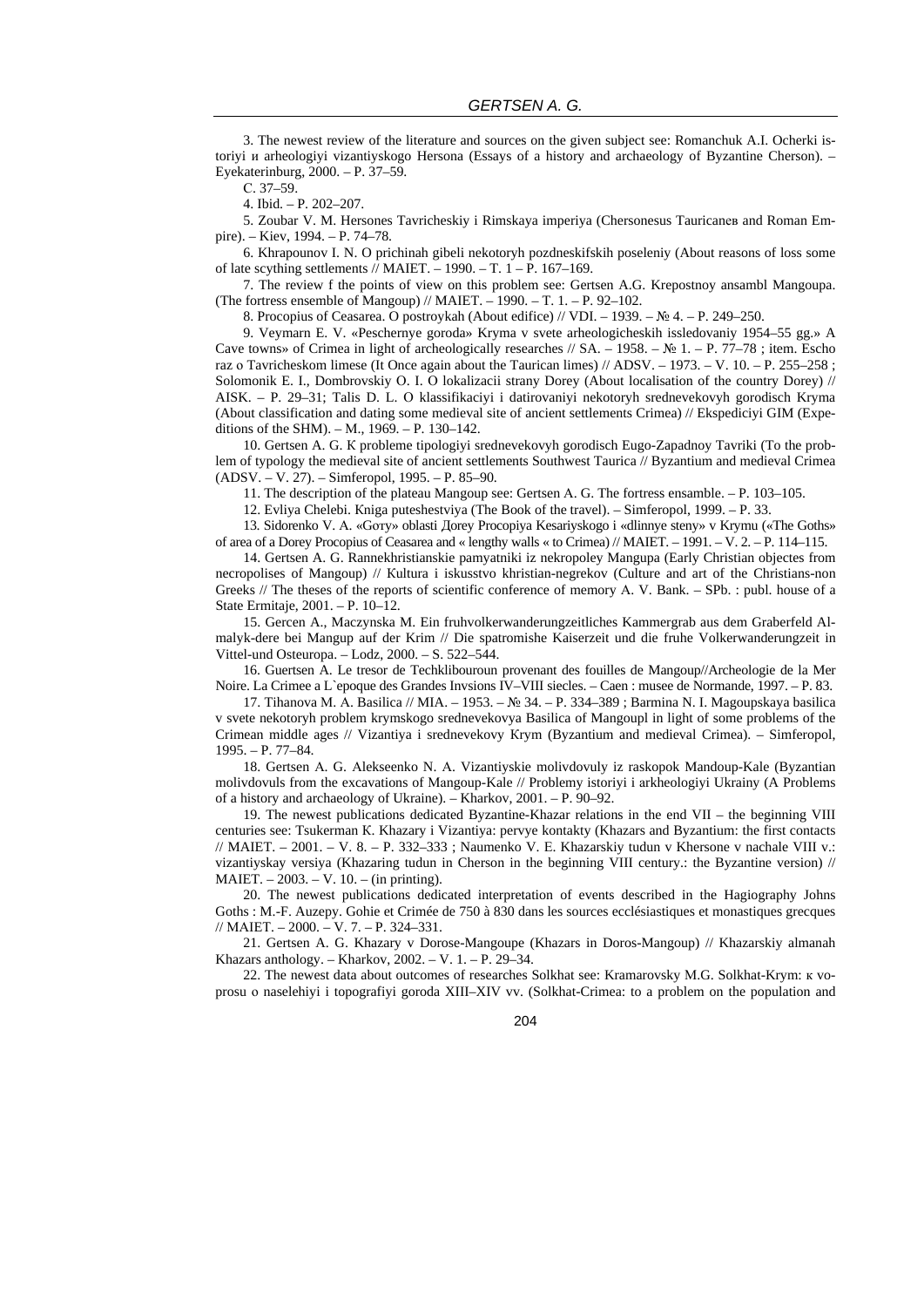topography of city XIII–XIV centuries // Itogi rabot arkheologicheskih ekspediciy Gosudarstvennogo Ermitaja (The totals of activities of archeological expeditions the State Hermitage. The collection of scientific works). – Leningrad, 1989 ; item. Zolotoordynskiy gorod Solkhat-Кrym. К probleme formirovaniya gorodskoy kultury (novye маterialy) (Gold Ording city Solkhat-Crimea. To a problem of formation of urban culture (new materials) // Tatarskaya аrkheologiya (Tartars archaeology). – Kazan, 1997.

23. The newest publications about a parentage of a dynasty see: Stepanenko V.P. Knyazya Feodoro i vizantiyskaya aristokratiya XV v. (The princess of Feodoro and Byzantine aristocracy. International conference «Byzantium and Crimea». The theses of the reports. – Simferopol, 1997. – P. 76–77.

24. The first publication: Mercati S.G. Διήγησις τής πόλεως Θεοδώρου. Versi di Matteo ieromonacho // Studi bizantini. – 1927. – № 2. – P. 12–30. The newest publication : Bayer H.-F. Istoriya kryмsкih gotov kak interpretaciya Skazaniya Matfeya o gorode Feodoro (The history of Crimean Goths is as interpretation of a Legend of Matthew about city Feodoro). – Ekaterinburg, 2001. – P. 286–309. The archeological comment to the text: Gertsen A.G. Rasskaz o gorode Feodoro: topographicheskiye i arkheologicheskiye realnosti v poeme ieromonaha Matveya. (The story about city Feodoro: realities in a poem of the celibate priest Matthew) // АDSV. – 2001. – V. 32. – P. 257–282.

25. Veymarn Е. V. О dvuh neyasnyh voprosah srednevekovyayugo-Zapadnogo Kryma (About two vague problems of a middle ages of Southwest Crimea) // АISК. – P. 77–82.

26. Gertsen A. G. The fortress ensemble. – P. 144.

27. Schneider A. M. Byzanz. Vorabeeten zur Topographie und Archaologe der Stadt. – Amsterdam, 1967. – Z. 70-71. – Abb. 31.

28. Gertsen A. G., Mogarichev Yu. М. Peschernye cerkvi Mangoupa (The cave churches of Mangoup). – Simferopol, 1996. – P. 6–15.

29. Critobulos. – FHG. – V. 5. – P. I, 80.

30. The newest publications about Turkish siege of Mangoup see: Haybulaeva F.H. Noviy tureckiy istochnik po istoriyi Kryma (New Turkish source on a history of Crimea) // МАIEТ. – 2001. – V. 9. – P. 362– 365 ; Gertsen A. G. Po povodu novoe publikaciyi tureckogo istochnika о zavoevaniyi Kryma (Concerning the new publication of a Turkish source about seizure of Crimea). – Ibid. – P. 366–387.

31 Gertsen A. Archaeological investigations of karaits settlements in the Crimea // Proceedings of the 11th World Congress of Jewish Studies. Division B. The history of the Jewish people. V. 1. Second Temple period to modern times. Jerusalem, 1994 ; Jewish Community of Mangoup According to Archaeology Data // МАIEТ. – 2000. – V. 7 ; item. Кultovye pamyatniki iudeyskoy obschiny Mangoupa (Cult monuments of a Judaic community of Mangoup) // Studia judaica.Trzecia edycja konferencji «Zydzi i judaizm we wspolczesnych badaniach». – Krakow, 2002.

32. Manshteyn E. Uteryanye pobedy (The lost victories). – Rostov-na-Donu, 1999. – P. 277–278.

| <b>ADSV</b>  | Antichnaya drevnost i sredniye veka (Antiquity and the Middle Ages, Sverdlovsk - Ekaterinburg)   |
|--------------|--------------------------------------------------------------------------------------------------|
| <b>AISK</b>  | Arkheologicheskie issledovaniy srednevekovogo Kryma (Archeological researches of medieval        |
|              | Crimea. – Kiev, 1968)                                                                            |
| <b>FHG</b>   | Fragmenta Historicorum Graecorum                                                                 |
| <b>GIM</b>   | Gosudarstvenniy istoricheskiy muzey (State Historical Museum, Moscow)                            |
| <b>MAIET</b> | Materialy po arkheologiyi. istoriyi i etnogaphiyi Tavriyi (Materials by the archaeology, history |
|              | and ethnography of Tauria, Simferopol)                                                           |
|              | Materialy i issledovaniya po arkheologiyi SSSR (Materials and explorations at the archaeology of |
| <b>MIA</b>   | <b>USSR, Moscow)</b>                                                                             |
| <b>SA</b>    | Sovetskaya arkheologiya (Soviet archaeology, Moscow)                                             |
| <b>VDI</b>   | Vestnik drevney istoriyi (Bulletin of the ancient history, Moscow)                               |

LIST OF THE USING ABBREVIATIONS